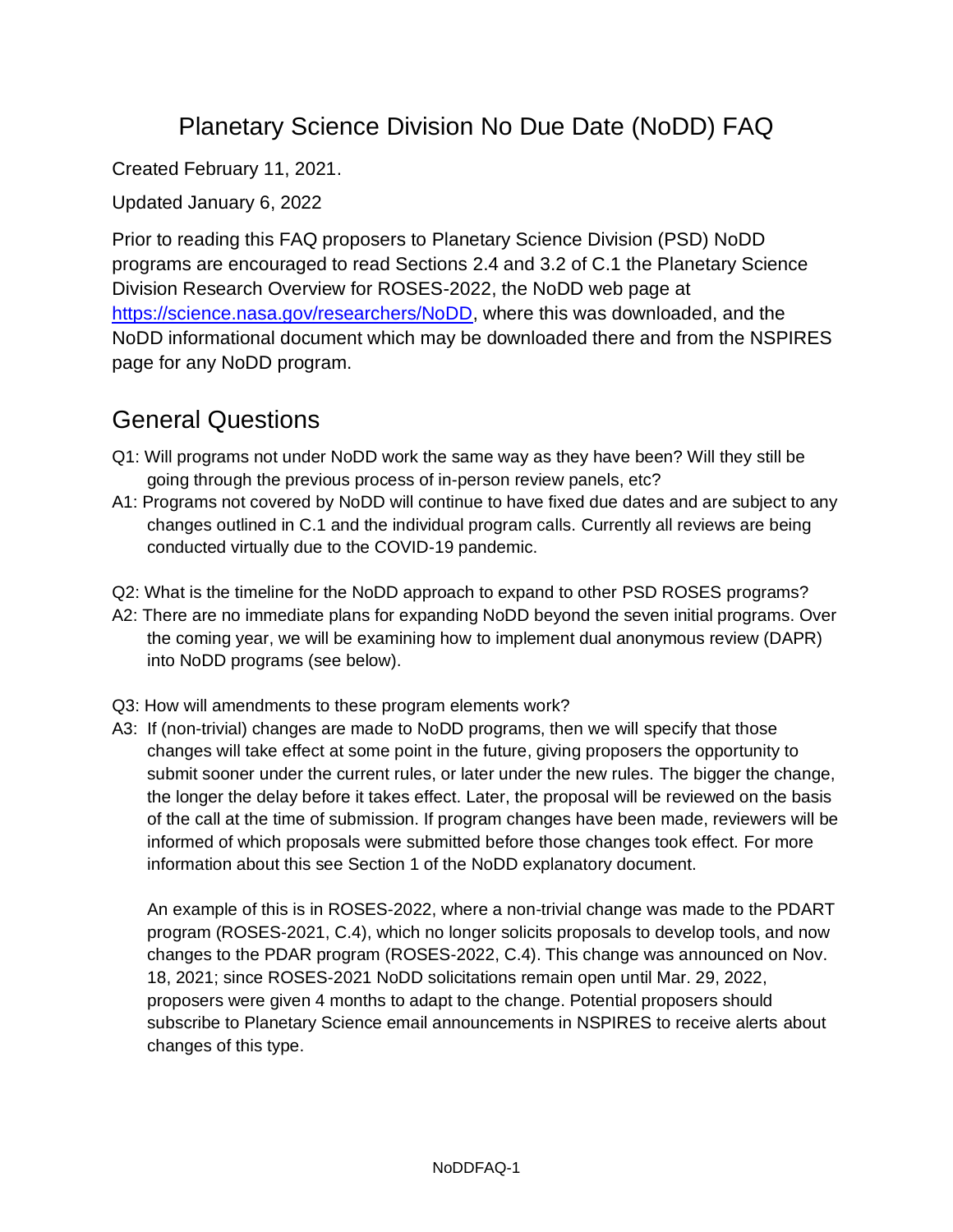- Q4: Will there be efforts in future years to combine NoDD and DAPR? Right now, it appears some calls are moving towards NoDD and others DAPR.
- A4: We anticipate most programs will be reviewed under DAPR with a NoDD approach in the future. We are implementing these changes one at a time, per program, to appropriately adjust to these new approaches.
- Q5: How does Planetary Major Equipment (PME) work, both for stand alone proposals and those that might be submitted as a ride along with a PME-eligible proposal?
- A5: The process for requesting major equipment will change with the ROSES-2022 solicitation. These changes apply to all PSD programs, including NoDD solicitations. NoDD proposals may still include requests for the purchase or upgrade of instrumentation needed to perform the work. Refer to ROSES-2022, Appendix C.1, Section 3.11, for instructions on how to propose instrumentation costing more than \$50,000.

## **Metrics**

- Q6: What are the expected metrics of success for NoDD?
- A6: The continued selection of high-quality science for funding is a top priority, but in the absence of an objective measure of "quality", our assessment of this will be subjective. The primary objective metric will be how the temporal distribution of proposal submissions changes over time. A secondary metric is proposal pressure. While NoDD is not intended to reduce the number of proposals submitted, evidence from NSF is that it may have that effect; this is viewed as a potential benefit by reducing the overall burden of proposal review for the community. Notably, NoDD will have no impact on the amount of funding available for R&A or on the number of selections made
- Q7: Are there potential negative consequences of NoDD for diversity and inclusion?
- A7: As NoDD proceeds, we will analyze and monitor demographic data of both proposers and of proposing institutions to look for possible impacts on diversity and inclusion (both positive and negative). Data from NSF no-due-date programs is suggestive that impacts will be small and potentially positive (see backup slides in [this town hall presentation\)](https://science.nasa.gov/science-pink/s3fs-public/atoms/files/Town_hall-1-21-21_v5.pdf).

#### Proposals

- Q8: Will there still be a Step-1 for these programs? If so, what is the time between submitting Step-1 and Step-2?
- A8: There will be no Step-1 or NOIs for NoDD programs.
- Q9: Under NoDD, what will be the restriction on usage of PDS/publicly accessible data released?
- A9: For NoDD programs, the restriction for both data and samples will be 30 days prior to the submission date of the proposal.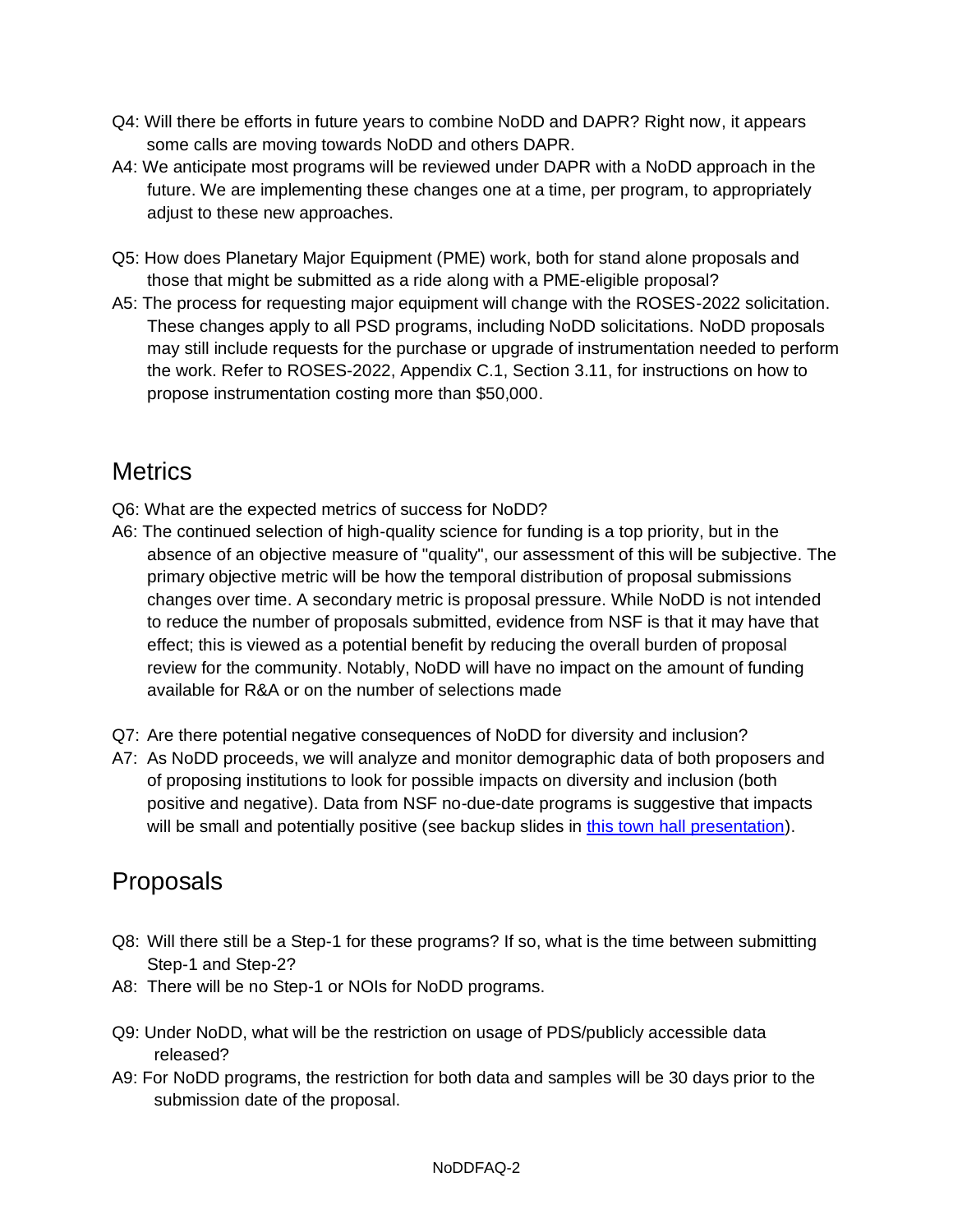- Q10: How does the prohibition on resubmission of proposals work?
- A10: The 12-month moratorium on proposal resubmission applies from the date that the proposal was most recently submitted to a program covered by ROSES Appendix C.1, regardless of the specific program to which the proposal was submitted. The moratorium does not place any restriction on the submission of different proposals to the same program. For proposals which may overlap already-submitted proposals, please look at the text of C.1 in ROSES-2022 for clarification on what is considered a duplicate proposal.
- Q11: Will there be restrictions on resubmitting a proposal to a program different than that to which it was originally submitted? For example, if a proposal was submitted to EW and rejected, could it be revised and resubmitted to SSW because that program is a better fit (assuming both are NoDD)?
- A11: No. The 12-month resubmission moratorium applies across programs; once the 12-month period is over, the proposal could be resubmitted to any NoDD program. One additional restriction is that a proposal may not be submitted to two different programs covered by C.1 in the same ROSES year (see C.1 in ROSES-2022).
- Q12: Can I submit more than one proposal to a single call in one ROSES year?
- A12: Yes, as long as you don't violate the rules in ROSES Appendix C.1 on duplicate proposals and resubmissions, you may submit as many proposals as you like.
- Q13: There is a period of time where the NoDD programs are open in two different ROSES years at once. In 2022 this occurs between Feb. 14 and Mar. 29. Which one should I submit to, what rules apply, and how does this choice affect when my proposal may get reviewed or funded?
- A13: It is up to you whether to apply to the ROSES-2021 or ROSES-2022 versions of the solicitations during the overlap period; this choice will **NOT** affect when your proposal is reviewed or funded. If you apply to the ROSES-2021 version of a call, your proposal should follow the rules in the that year's additional documentation (e.g., for Emerging Worlds, the ROSES-2021 Appendix C.2 version of the Emerging Worlds solicitation, as well as the ROSES-2021 Appendix C.1 version of the Planetary Science overview, and the ROSES-2021 Summary of Solicitation), even if ROSES-2022 versions of these documents are open. When possible during the overlap period, proposers are advised to start the preparation of new proposals in the newer, ROSES-2022 version of the solicitation; any proposals left unsubmitted in the ROSES-2021 versions of the calls after the closing date (Mar. 29, 2022 for ROSES-2021 solicitations) will no longer be accessible and would have to be started from scratch in ROSES-2022 before they could be submitted! Do be careful, however, of any restrictions or limitations that may change from year to year. For example, don't submit a Tools proposal to the 2022 version of PDAR.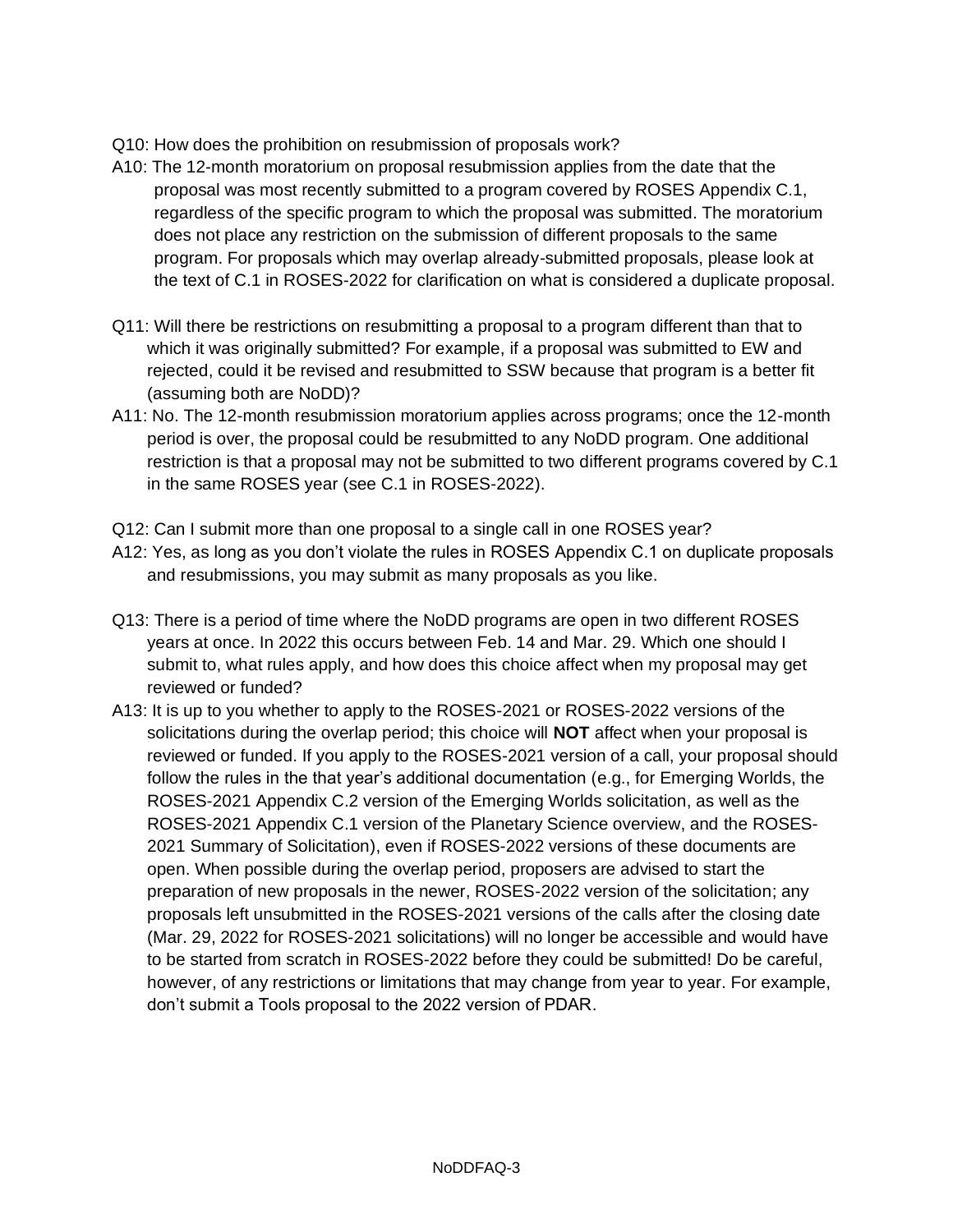# Rolling Evaluation Panels (REPs)

- Q14: How will panels be scheduled and conducted under the Rolling Evaluation Panel system? How many times a year will reviewers meet under this new system? How long will it take to schedule a panel?
- A14: Panels will be convened as often as necessary to provide timely feedback on proposals. With REPs, we anticipate being able to organize panels on relatively short timescales, and any proposals on that topic received after the panel is scheduled will be reviewed at the next scheduled panel. When you agree to serve on an REP, you agree to make an effort to participate in reviews/panels. So, at any time, we could ask you to provide some reviews and/or serve on a panel, but we understand that other commitments might make a specific review/panel impossible.
- Q15: How will "default" deadlines for people in the know be avoided? This could easily give advantage to people "in the know", which is detrimental for inclusivity.
- A15: NoDD has no deadlines: real, implied, or inferred. With reviews spread across the year, and with the individual program budgets spread across the year, there is no advantage to be gained by just knowing when a panel might meet.
- Q16: Will there be targeted external reviewers for each proposal in addition to the REP reviews?
- A16: Yes, we will continue to use external reviewers on an as-needed basis. In addition, we can add additional members to the REP at any time.
- Q17: With REPs, how will you ensure that the evaluation criteria will be applied uniformly throughout the year? How will the "best" proposal be determined if the set is submitted at a range of times? Might there be a bias of selection rate either later or earlier in the year (even if the quality of proposals was approximately uniform)?
- A17: Following federal guidelines, we do not "compare" proposals. Proposals are graded on their individual merit. We maximize consistency across review panels by providing clear and uniform sets of instructions during each week, and we "level" across panels through panel debriefs at the end of each review. In addition, program officers read panel summaries to validate panel outcomes. This will continue to be true for both NoDD programs and for programs with due dates.

We will manage budget across the year and make use of the "Selectable" status to maintain an (approximately) constant selection rate. This will be most challenging in the first year of NoDD. While it is true that at the end of the fiscal year, a program might have "extra" money, that money can be used in more ways than just in making new selections. For example, it can be used to forward-fund awards such that we reduce obligated funding for the next year -- thus "converting" year 1 money into year 2 money. Managing the budget for individual programs will make use of all our budgetary tools. And, as stated above, the budget available for R&A programs is unaffected by the introduction of NoDD.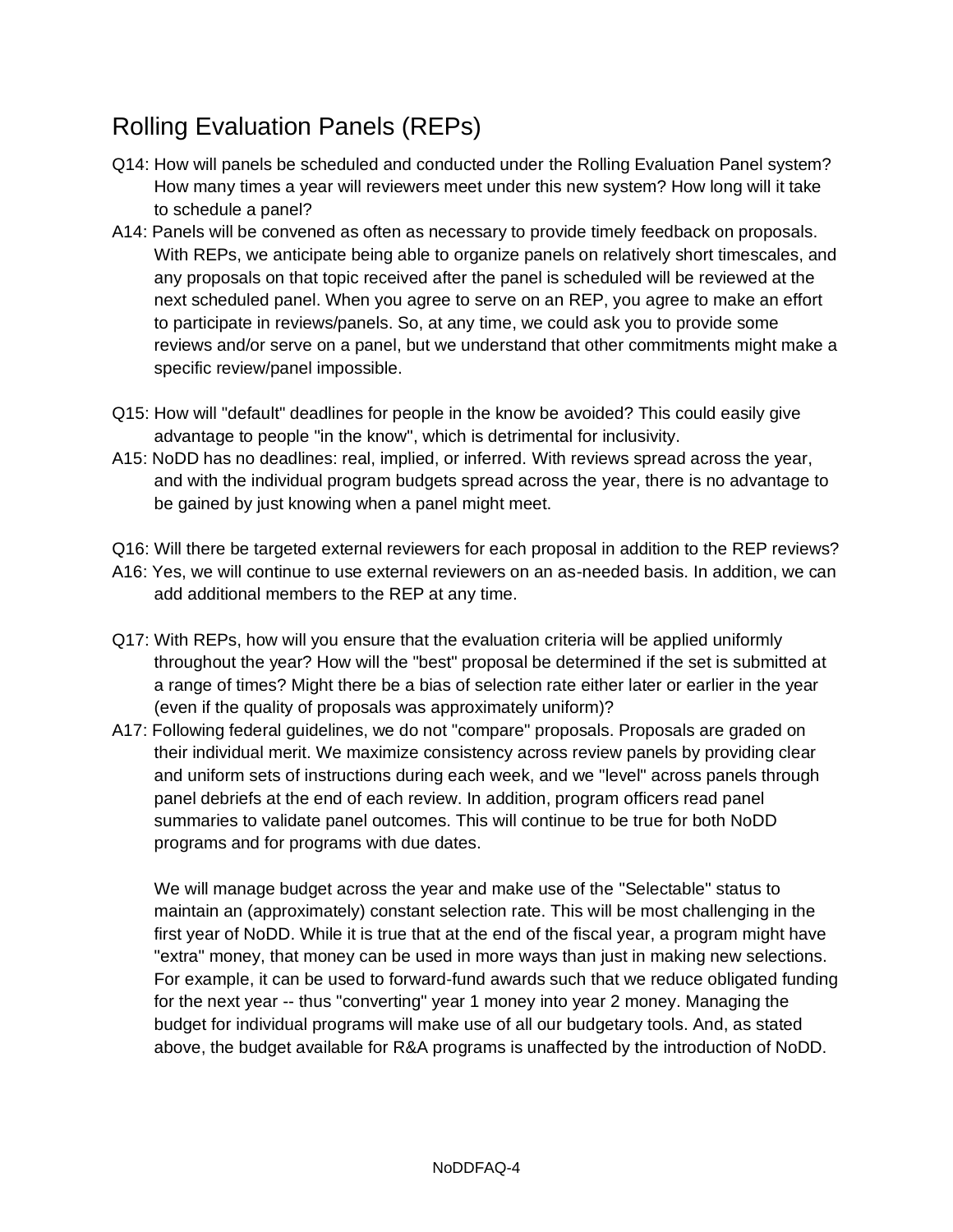- Q18: What is the expected timeline for reviewing proposals and returning a decision for a submitted proposal?
- A18: While we believe that submission to review will happen faster in general for NoDD programs, this may not be universally true. We have stated that our goal is to have an average time to notification of 150 days or fewer and a maximum time of 225 days or fewer. Example 1: a small program may have to wait 4-5 months to have enough proposals for a full panel. Example 2: An esoteric proposal might take a little longer so that we can try to group it with more proposals that are similar to it, rather than having it be an outlier in a full panel. It is worth noting that in the first year, there may be some delays in notifications and sending out funding as REPs are established, processes are put in place, etc. Just as now, proposals that are deemed "Selectable" will be notified at the same time as proposals Selected and Declined. If in the "Selectable" category, a final decision will be made within 6 months, but could be shorter depending on the program.
- Q19: How will smaller fields of research, vs. topics that receive more proposals, get reviewed when spread out over the year?
- A19: For areas where a small number of proposals are received, we may delay review of those proposals in order to ensure more "similar" proposals get reviewed together. However, more generally, diversity of scientific topics and subject areas is a programmatic factor that is considered when making selections. As with other programs, NoDD programs can also make use of additional external reviews as needed.
- Q20: Does this model rely on virtual panels?
- A20: We will continue to take advantage of virtual panels to provide more rapid responses.
- Q21: How would the Conflicts of Interest be handled?
- A21: If you are a PI (or Science PI) on a proposal to Program X, you cannot also serve as an REP member for Program X while your proposal is under consideration. Once a final decision has been made on your proposal, you can serve on the Program X REP. A "conflict avoidance" period will be included after service on an REP in order to ensure that any proposals you reviewed have cleared the system before you submit a proposal to ensure that there are no residual conflicts. Conflicts for Co-Is will be handled as they are now for programs with due dates.
- Q22: Could you be a member of an REP for a different call (MDAP vs. SSW) if you have a proposal under consideration elsewhere? Does the moratorium period on submission after REP service only apply to that program or all programs?
- A22: Each program will have its own REP; you may serve on the REP for any program to which you do not have a proposal currently under consideration. The "cooling off" period will only apply to the specific program for which one was on the REP.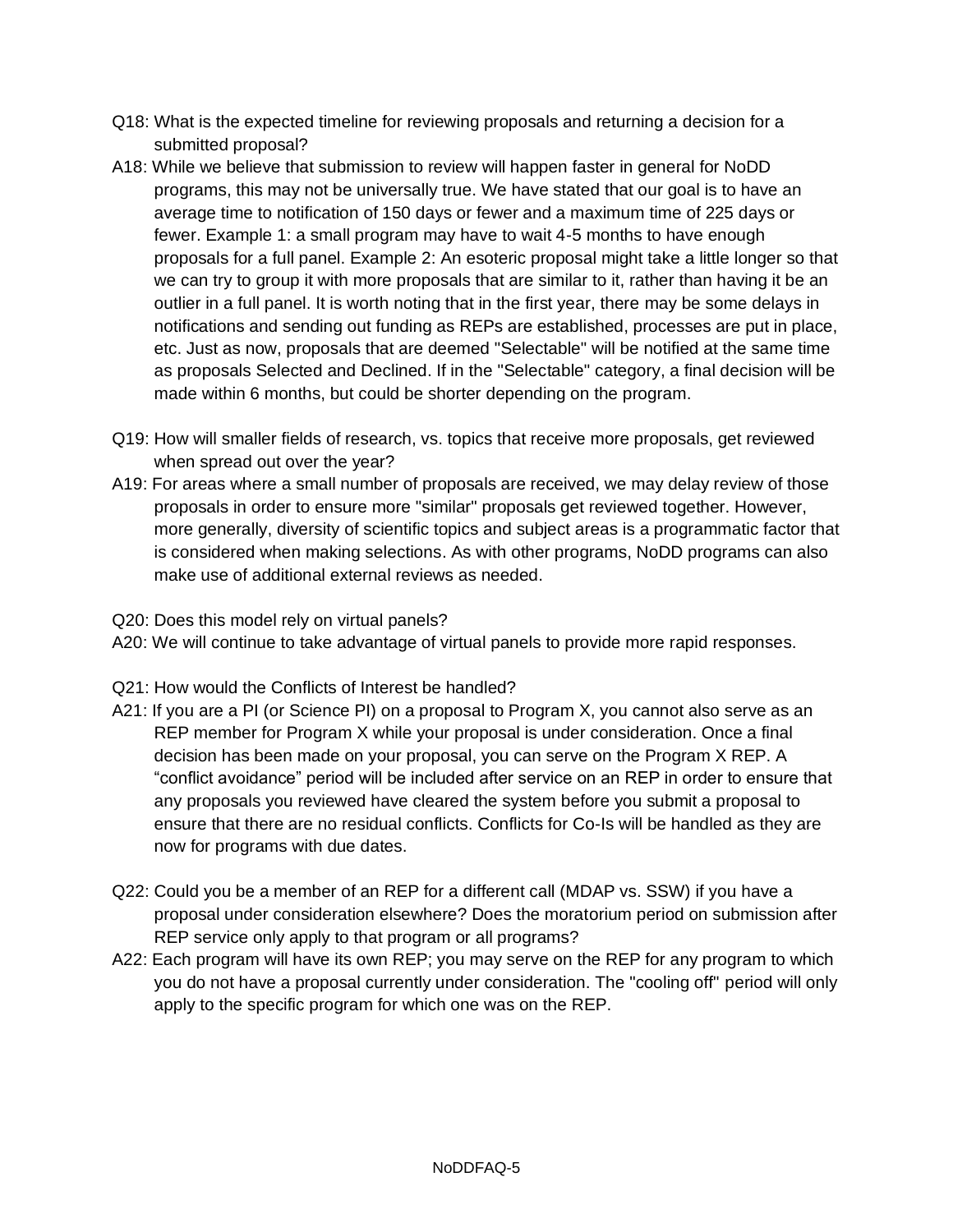### **Selections**

- Q23: Will NoDD programs be using the "Selectable" category to preserve "waterline" proposals to later in the budget cycle?
- A23: We anticipate using the "Selectable" category more liberally under NoDD, primarily to buffer selections to match a smooth budget drawdown. As with current programs, the "Selectable" status may also be used for proposals that might be fundable should additional budget become available later in the year.
- Q24: How frequently will submission/selection statistics be made available?
- A24: Any time selections are made, abstracts will be posted to NSPIRES (as is done for all programs). At the end of each ROSES year, statistics will reflect the aggregate results of the previous 12-month period. Programs may also list incremental statistics during the year.
- Q25: How will selections be made, given that programs run with an annual budget? Will a smooth draw-down process mean that proposals with large budgets have lower chance of selection?
- A25: Selections will be made following the same rubric that is used for due-date programs. Panel scores are a major factor in making selections, but other programmatic factors (e.g., available budget, scientific diversity, etc.) are also considerations. The budget for individual programs will be smooth over time; a large proposal might end up in the "Selectable" pool for a short amount of time to ensure that selections match the available budget, but this would be true regardless of when that proposal is submitted.
- Q26: How will NoDD work in the event of a long continuing resolution (or shutdown), when funding levels are sometimes not clear until very late in the fiscal year?
- A26: By spreading the funding for programs more evenly across the fiscal year, NoDD actually provides better budget control during long Continuing Resolutions. A final budget that is substantially different from expectations could change funding levels for individual programs, but with NoDD, the effects of those changes would be spread out over a full year, reducing the overall impact. This is an advantage of NoDD when compared to programs with due dates, where the timing of program selections relative to the determination of the final budget can have significant effects.

Q27: How will the reconsideration requests be handled with this approach? Any major changes? A27: No major changes are anticipated to the debrief and reconsideration process.

- Q28: With the uncertainty of proposal timelines with NoDD, will NoDD lead to a decrease in funded proposals and overall funding?
- A28: Funding for R&A programs is not in any way tied to proposal timelines and will not change due to NoDD.